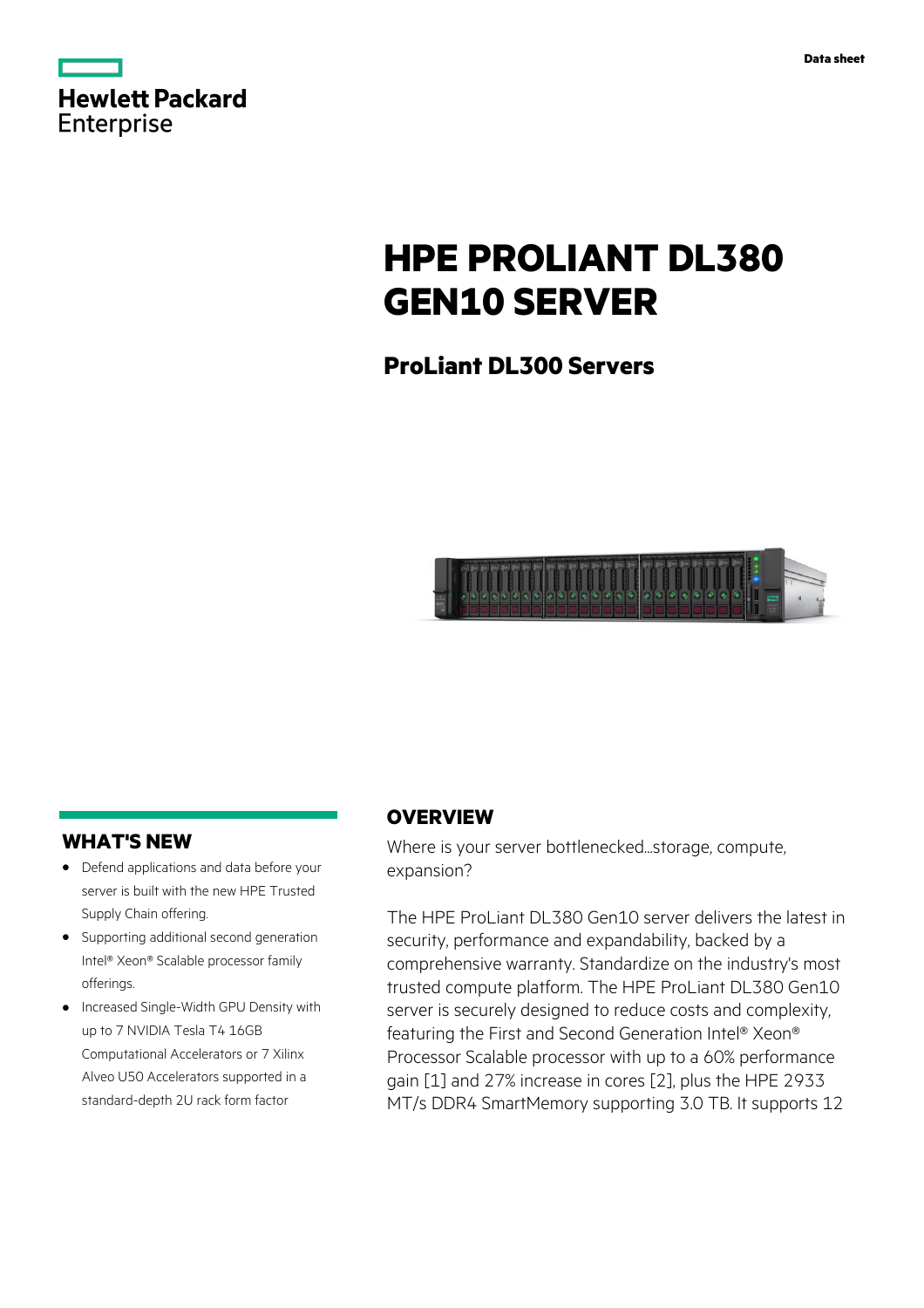- **·** Networking Choice (NC) server models provide greater flexibility in the primary networking selection.
- **·** Intel® Optane™ persistent memory 100 series for HPE offers the flexibility to deploy as dense memory or fast storage and enables per-socket memory capacity of up to 3.0 TB. [3]
- **·** iLO 5 security enhancements: Server Configuration Lock, iLO Security Dashboard and Workload Performance Advisor. HPE InfoSight provides cloudbased analytics to predict and prevent issues proactively.

Gb/s SAS, and up to 20 NVMe drive plus a broad range of compute options. Intel® Optane™ persistent memory 100 series for HPE offers unprecedented levels of performance for databases and analytic workloads. Run everything from the most basic to mission-critical applications and deploy with confidence.

## **FEATURES**

#### **Defend Applications and Data Before Your Server is Built with HPE Trusted Supply Chain**

A new first line of defense against cyber-attackers with select servers built to the world's toughest security standards in secured facilities, bringing together security, processes and people to deliver protection for your most sensitive applications and data even before your server is built.

Built in secure HPE facilities to the most stringent Country of Origin USA and conformance requirements, HPE Trusted Supply Chain servers are inspected to be free from malicious microcode and counterfeit parts, safeguarding it against cyber-exploits throughout its life cycle.

With hardened security built in, HPE Trusted Supply Chain hardens the protections designed into select HPE products with unrivaled supply chain visibility and standards compliance providing a 360-degree view and mitigation plan for current and emerging cyber-threats.

Allied to ensure authenticity, HPE Trusted Supply Chain doubles down on your protection with vetted HPE employees assigned to the product build to manage the product manufacturing process that adheres to the strictest sourcing, inspection and traceability standards.

Learn more about HPE Trusted Supply Chain

#### **World-Class Performance featuring Enhanced Compute Density**

The ProLiant DL380 now features significantly enhanced GPU density, expanding support from five to seven Full-Height, Half-Length, Single-Width Accelerators/GPUs; or up to six in a balanced configuration with additional PCIe expansion via the tertiary riser.

Leveraging HPE's most popular 2U rackmount server, fitting standard depth racks, customers can benefit from one of the densest Accelerator/GPU platforms with an extensive set of Accelerator options, enabling diverse cloud workload performance and optimization of AI and deep learning experiences.

Supported on the ProLiant DL380, the NVIDIA T4 GPU is ideal for Deep learning, Inferencing, Machine Learning, HPC, Rendering, VDI, Virtual Workstations and combinations thereof for mixed workloads - maximizing utilization of data center resources and lowering TCO.

#### **Flexible Design Making Your Investment Expand As Your Business Needs Grow**

The HPE ProLiant DL380 Gen10 server has an adaptable chassis, including new Hewlett Packard Enterprise modular drive bay configuration options with up to 30 SFF, up to 19 LFF or up to 20 NVMe drive options along with support for up to three double wide GPU options.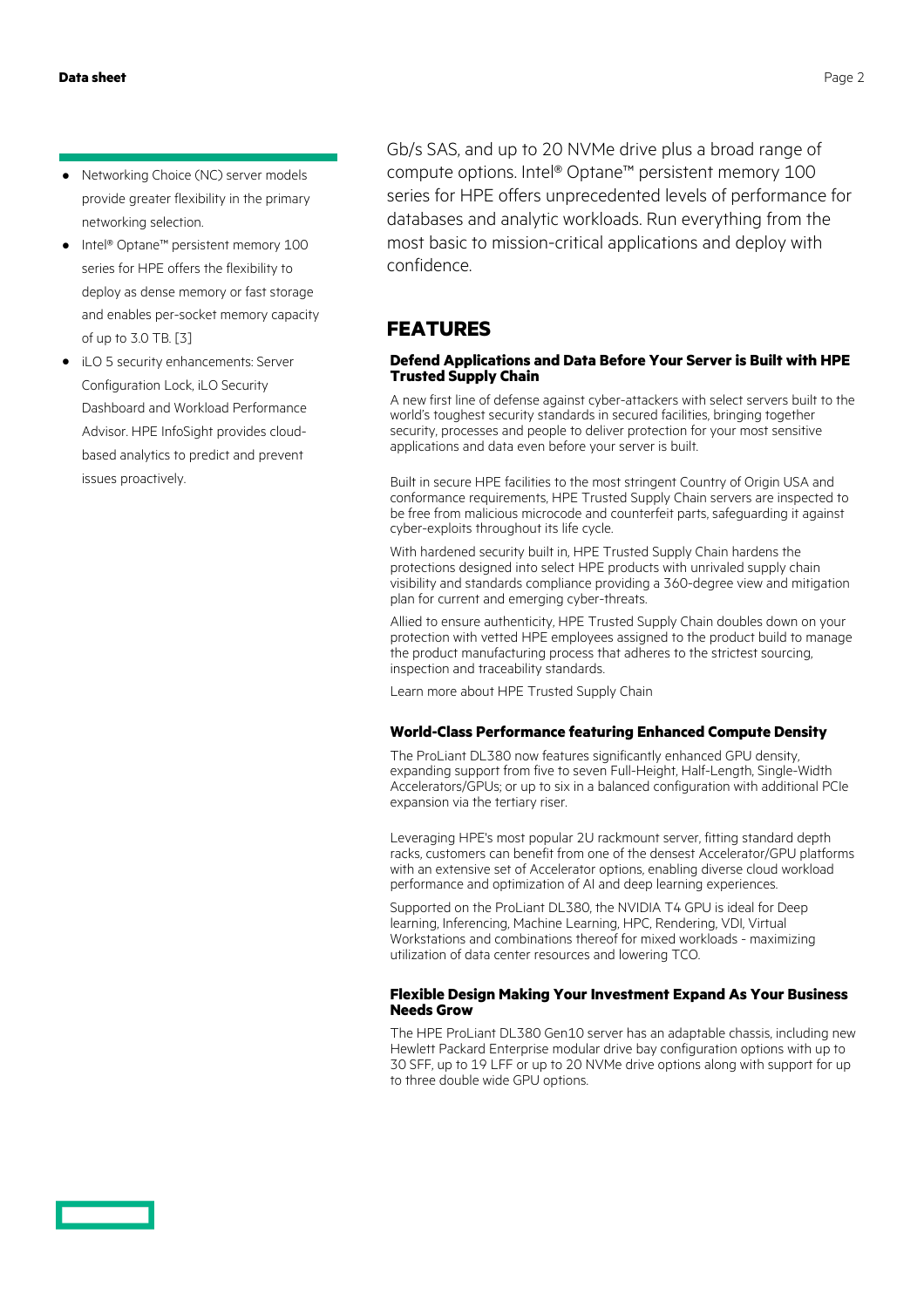Adapting and growing to changing business needs, Networking Choice (NC) server models provide flexibility in the primary networking choice while Embedded LOM server models offer an embedded 4x1GbE by default; both provide network options (1GbE to 100GbE) via HPE FlexibleLOM or PCIe standup adapters.

HPE Persistent Memory works with DRAM to provide fast, high capacity, cost effective memory and storage to transform big data workloads and analytics by enabling data to be stored, moved, and processed quickly.

In conjunction with the embedded SATA HPE Dynamic Smart Array S100i Controller for boot, data and media needs, the redesigned HPE Smart Array Controllers allow you the flexibility to choose the optimal 12 Gb/s controller most suited to your environment, and operate in both SAS and HBA mode.

Supporting a wide range of operating environments from Azure to Docker to ClearOS in addition to traditional operating systems.

#### **Industry Leading Services and Ease of Deployment**

The HPE ProLiant DL380 Gen10 server comes with a complete set of HPE Technology Services, delivering confidence, reducing risk, and helping customers realize agility and stability.

HPE Pointnext Services simplifies all stages of the IT journey. Advisory and Transformation Services professionals understand customer challenges and design an optimal solution. Professional Services enable rapid deployment of solutions and Operational Services provide ongoing support.

A suite of embedded and downloadable tools is available for server lifecycle management including Unified Extensible Firmware Interface (UEFI), Intelligent Provisioning; HPE iLO 5 to monitor and manage; HPE iLO Amplifier Pack, Smart Update Manager (SUM), and Service Pack for ProLiant (SPP).

Hewlett Packard Enterprise IT investment solutions help you transform to a digital business with IT economics that align to your business goals.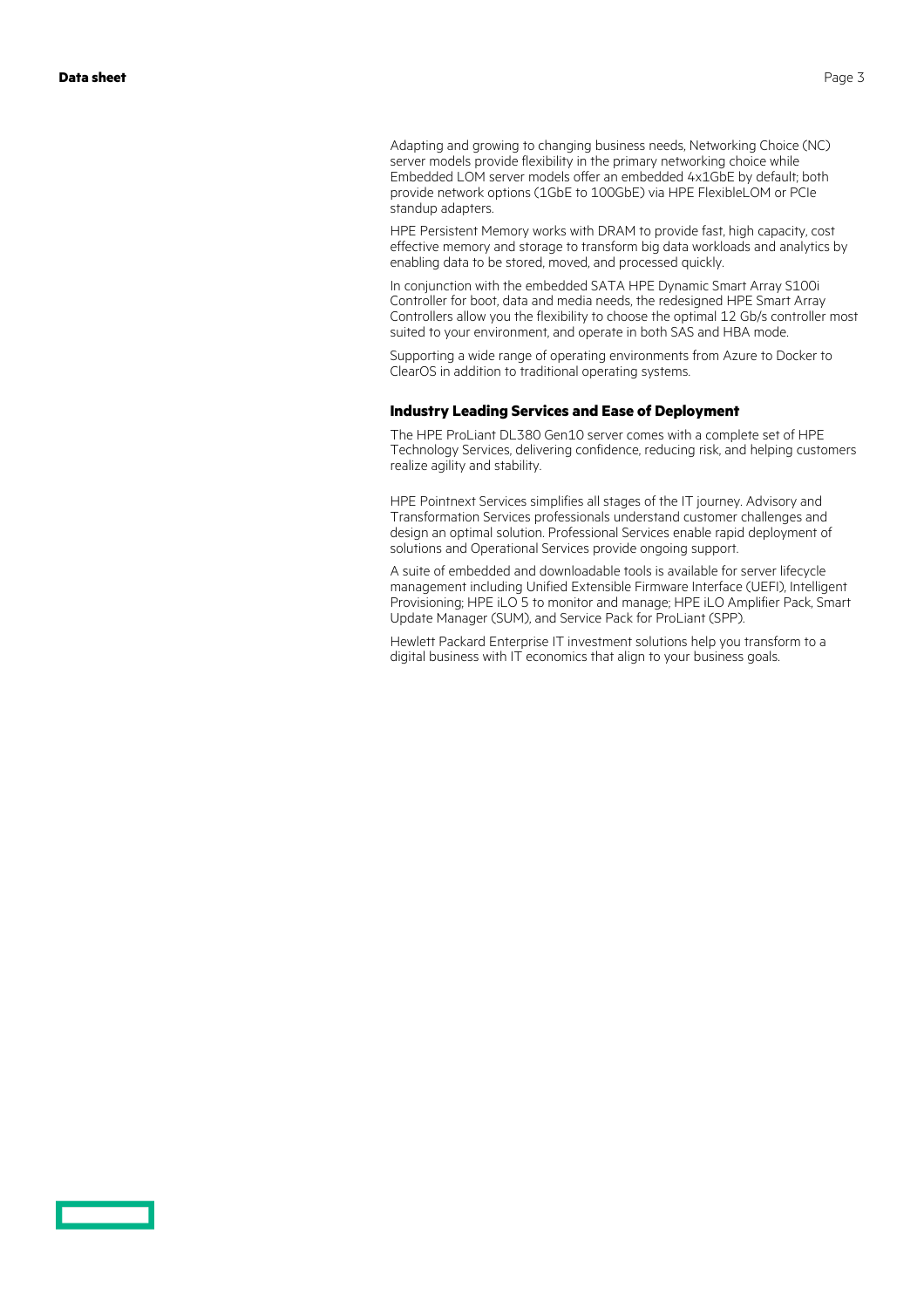$\overline{\phantom{0}}$ 

# **Technical specifications HPE ProLiant DL380 Gen10 server**

| <b>Processor Name</b>              | Intel                                                                                                                                                                                                                                                                                                                                                                                                                                                                                                                          |  |
|------------------------------------|--------------------------------------------------------------------------------------------------------------------------------------------------------------------------------------------------------------------------------------------------------------------------------------------------------------------------------------------------------------------------------------------------------------------------------------------------------------------------------------------------------------------------------|--|
| <b>Processor family</b>            | Intel® Xeon® Scalable 8100/8200 series Intel® Xeon® Scalable 6100/6200 series Intel® Xeon® Scalable<br>5100/5200 series Intel® Xeon® Scalable 4100/4200 series Intel® Xeon® Scalable 3100/3200 series                                                                                                                                                                                                                                                                                                                          |  |
| <b>Processor core available</b>    | 4 to 28 core, depending on model                                                                                                                                                                                                                                                                                                                                                                                                                                                                                               |  |
| Processor cache                    | 8.25 - 38.50 MB L3, depending on processor model                                                                                                                                                                                                                                                                                                                                                                                                                                                                               |  |
| <b>Processor speed</b>             | 3.9 GHz, maximum depending on processor                                                                                                                                                                                                                                                                                                                                                                                                                                                                                        |  |
| <b>Expansion slots</b>             | 8, for detailed descriptions reference the QuickSpecs                                                                                                                                                                                                                                                                                                                                                                                                                                                                          |  |
| <b>Maximum memory</b>              | 3.0 TB with 128 GB DDR4, depending on processor model<br>6.0 TB with HPE 512GB 2666 Persistent Memory Kit, depending on processor model                                                                                                                                                                                                                                                                                                                                                                                        |  |
| <b>Memory, standard</b>            | 3.0 TB (24 X 128 GB) LRDIMM<br>6.0 TB (12 X 512 GB) Persistent Memory                                                                                                                                                                                                                                                                                                                                                                                                                                                          |  |
| <b>Memory slots</b>                | 24 DIMM slots                                                                                                                                                                                                                                                                                                                                                                                                                                                                                                                  |  |
| <b>Memory type</b>                 | HPE DDR4 Smart Memory with optional Intel® Optane™ persistent memory 100 series for HPE,<br>depending on processor model selected. Intel Optane Persistent Memory for HPE only supported on<br>select 2nd Generation Intel Scalable Series Processors, to include: 82xx, 62xxR, 62xx, 52xxR, 52xx series<br>processors, and the 4215R and 4215 processors.                                                                                                                                                                     |  |
| <b>System fan features</b>         | Hot-plug redundant fans, standard                                                                                                                                                                                                                                                                                                                                                                                                                                                                                              |  |
| Network controller                 | HPE 1 Gb 331i Ethernet adapter 4-ports per controller and/or optional HPE FlexibleLOM, depending on<br>model                                                                                                                                                                                                                                                                                                                                                                                                                   |  |
| <b>Storage controller</b>          | 1 HPE Smart Array S100i and/or 1 HPE Smart Array P408i-a and/or 1 HPE Smart Array P816i-a and/or<br>1 HPE Smart Array E208i-a, depending on model                                                                                                                                                                                                                                                                                                                                                                              |  |
| <b>Product Dimensions (metric)</b> | 44.55 x 73.03 x 8.74 cm                                                                                                                                                                                                                                                                                                                                                                                                                                                                                                        |  |
| Weight                             | 14.76 kg                                                                                                                                                                                                                                                                                                                                                                                                                                                                                                                       |  |
| Infrastructure management          | HPE iLO Standard with Intelligent Provisioning (embedded), HPE OneView Standard (requires download)<br>(standard) HPE iLO Advanced, and HPE OneView Advanced (optional<br>requires licenses)                                                                                                                                                                                                                                                                                                                                   |  |
| Warranty                           | 3/3/3 - Server Warranty includes three years of parts, three years of labor, three years of onsite support<br>coverage. Additional information regarding worldwide limited warranty and technical support is available<br>at: http://h20564.www2.hpe.com/hpsc/wc/public/home. Additional HPE support and service coverage for<br>your product can be purchased locally. For information on availability of service upgrades and the cost for<br>these service upgrades, refer to the HPE website at http://www.hpe.com/support |  |
| <b>Drive supported</b>             | 8 or 12 LFF SAS/SATA/SSD 8, 10, 16, 18 or 24 SFF SAS/SATA/SSD<br>2 M.2 SATA SSD standard on primary riser, depending on configuration<br>6 SFF rear drive optional or 3 LFF rear drive optional and 2 SFF or 2 Dual UFF rear drive optional<br>20 SFF NVMe optional<br>NVMe support via Express Bay will limit maximum drive capacity                                                                                                                                                                                          |  |